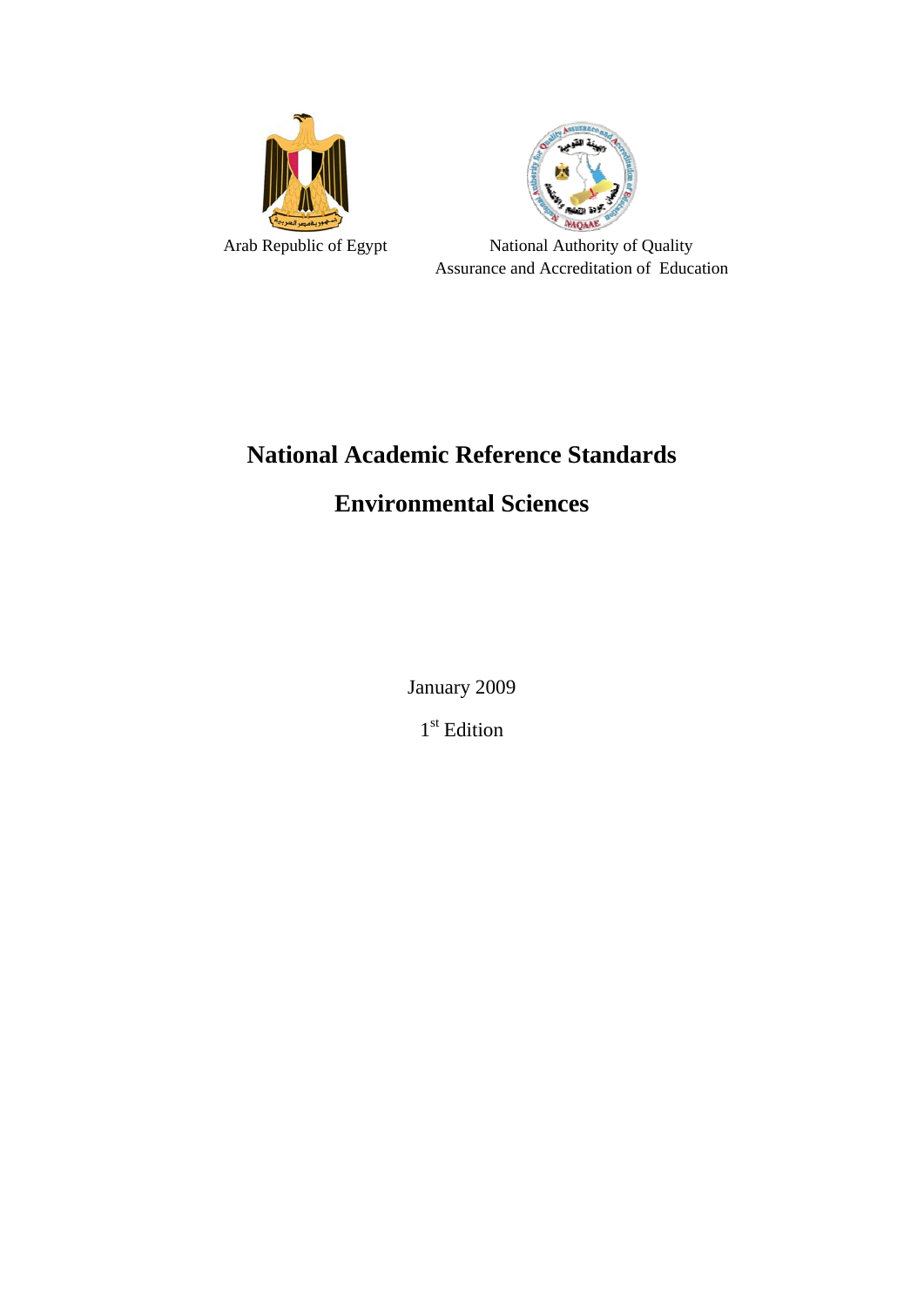# **Table of Contents**

| Introduction to Environmental Sciences Education |                 |
|--------------------------------------------------|-----------------|
| National Academic Reference Standards            |                 |
| Curriculum Structure                             | 11              |
| Glossary                                         | 12 <sup>°</sup> |
| References                                       |                 |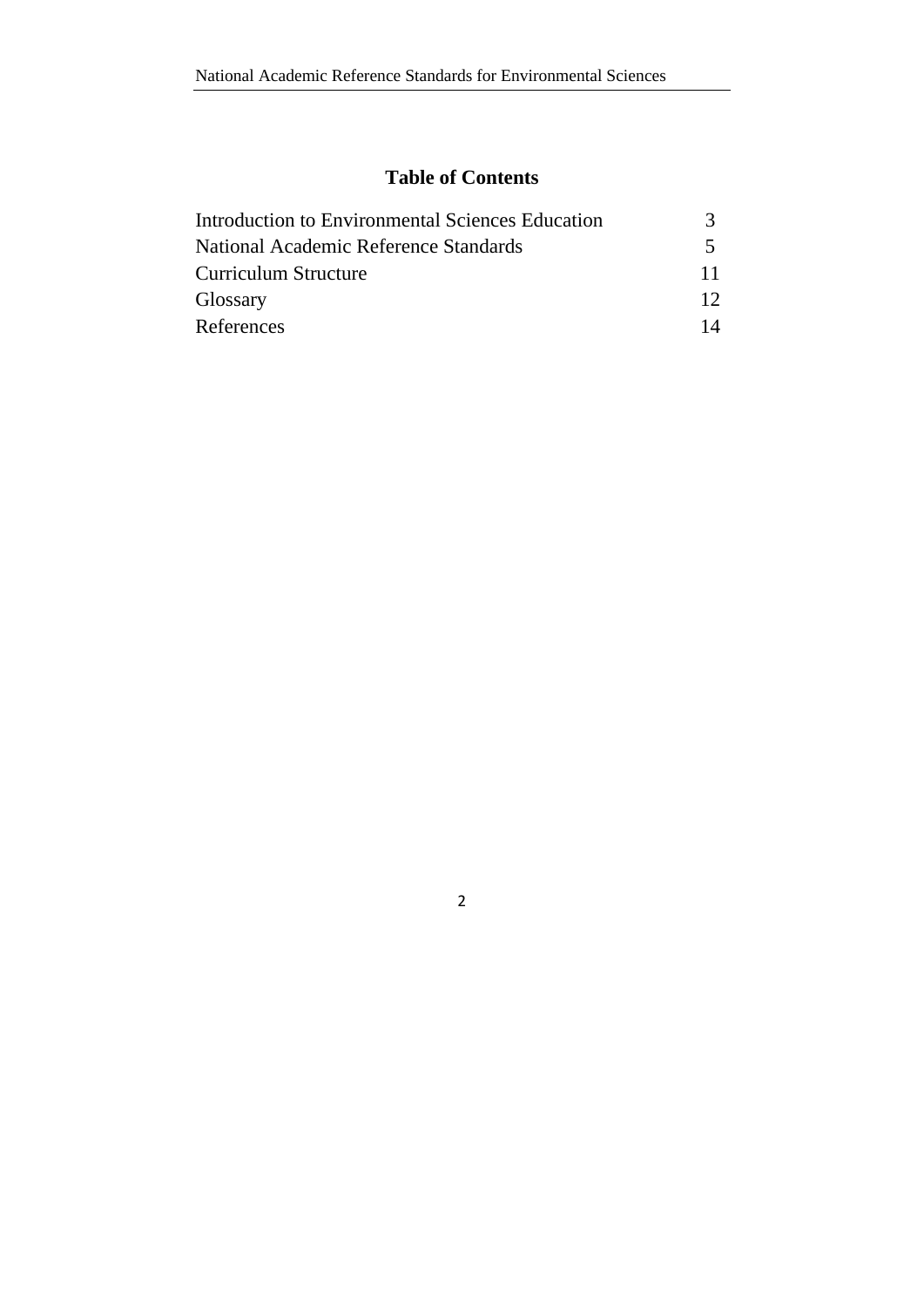#### **Introduction to Environmental Sciences Education**

Our physical environment is being degraded by global climate change, species extinctions, habitat loss, pollution, and other human-caused disruptions. Our social or cultural environment is stressed by unsustainable population growth, increasing gaps between the rich and poor, and sudden social, political, and economic shifts. Although the human population has had undoubtedly a negative impact on our environment, our understanding of environmental sciences has allowed us to become better stewards of the Earth. Environmental sciences attempt to identify and remedy many environmental problems that can cause severe stresses on our limited pool of natural resources. Environmental sciences are considered as a sustainability-based science that meets fundamental human needs while preserving Earth's life support systems.

In Egypt, we face challenges to sustaining the planned and present development activities. Environmental quality is a prime concern to sustain the development of our country. Major environmental issues and concerns, that challenge Egypt today include limited natural fresh water resources, desertification, urban sprawl on agricultural land, deterioration of marine habitats, air pollution in major cities and solid waste generated from human settlements (EEAA, 2001). Therefore, there has been an ever increasing need in Egypt to have professionally qualified environmental scientists and specialists to help understand the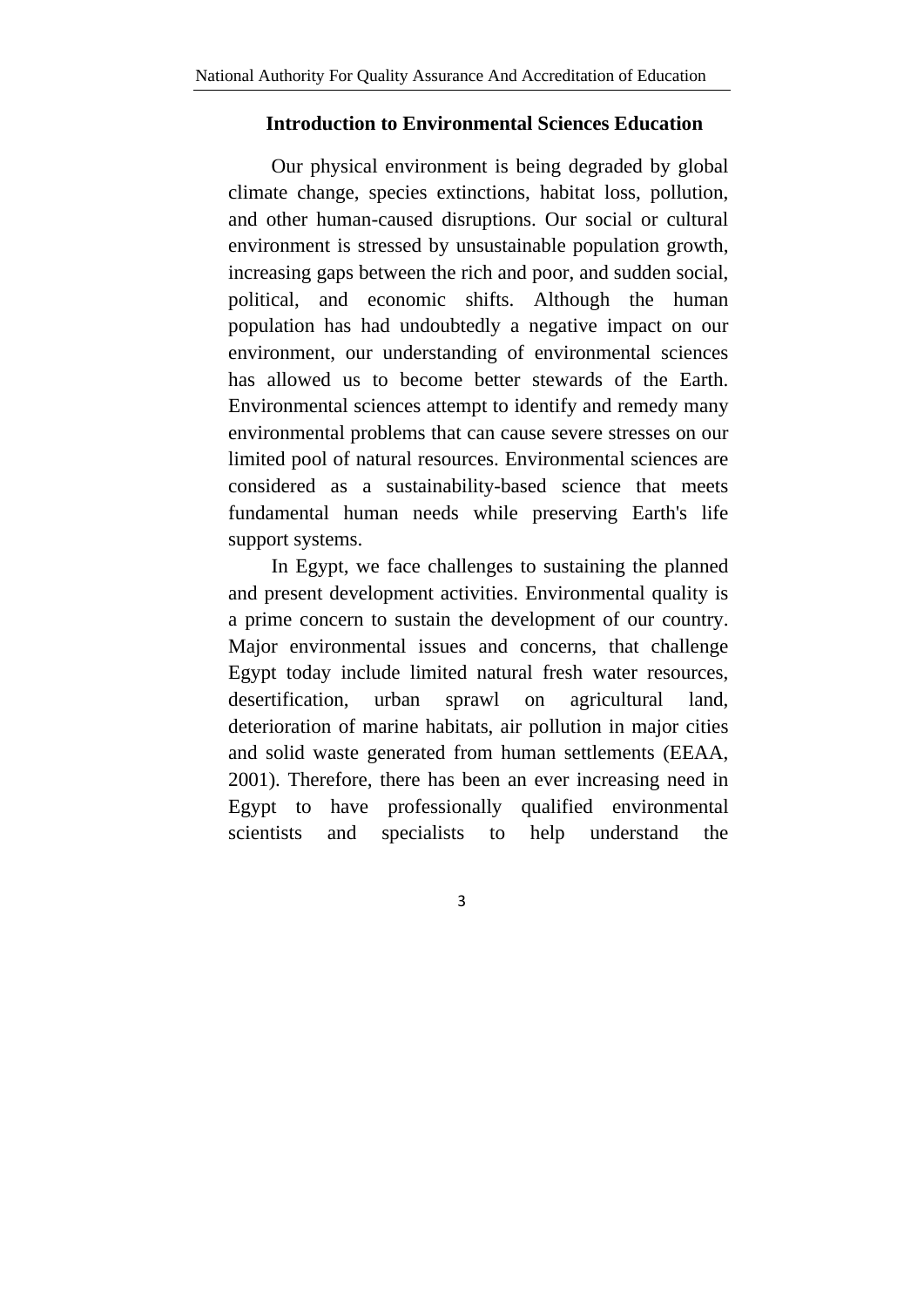environmental problems facing our country, to find suitable solutions and mitigation measures to solve these problems and to apply the environmental standards and measures to bring such solutions into real-world actions. Accordingly, academic programs in Egypt (both undergraduate and postgraduate) addressing environmental sciences are increasing in number, quality and popularity.

Identifying NARS for the environmental sciences will ensure a high quality environmental sciences graduates that can participate in the best professional practice to solve the environmental problems confronting our nation.

### **Career opportunities and employability profiles:**

The majority of Environmental sciences graduates are employed in governmental positions. However, job growth for environmental graduates should be strongest in the private-sector consulting firms and industry. Such growth will be spurred largely by the increasing demands placed on the environment. Further demand should result from the need to comply with the environmental laws and regulations. The most potential job fields include: academic staff, Egyptian Environmental Affairs Agency (EEAA), industrial sectors, scientific research institutions, consultancy offices, school teaching, governmental institutions (e.g. local authorities, drinking water and sewage treatment facilities, etc.), Non-Governmental organizations (NGO's), and international organizations.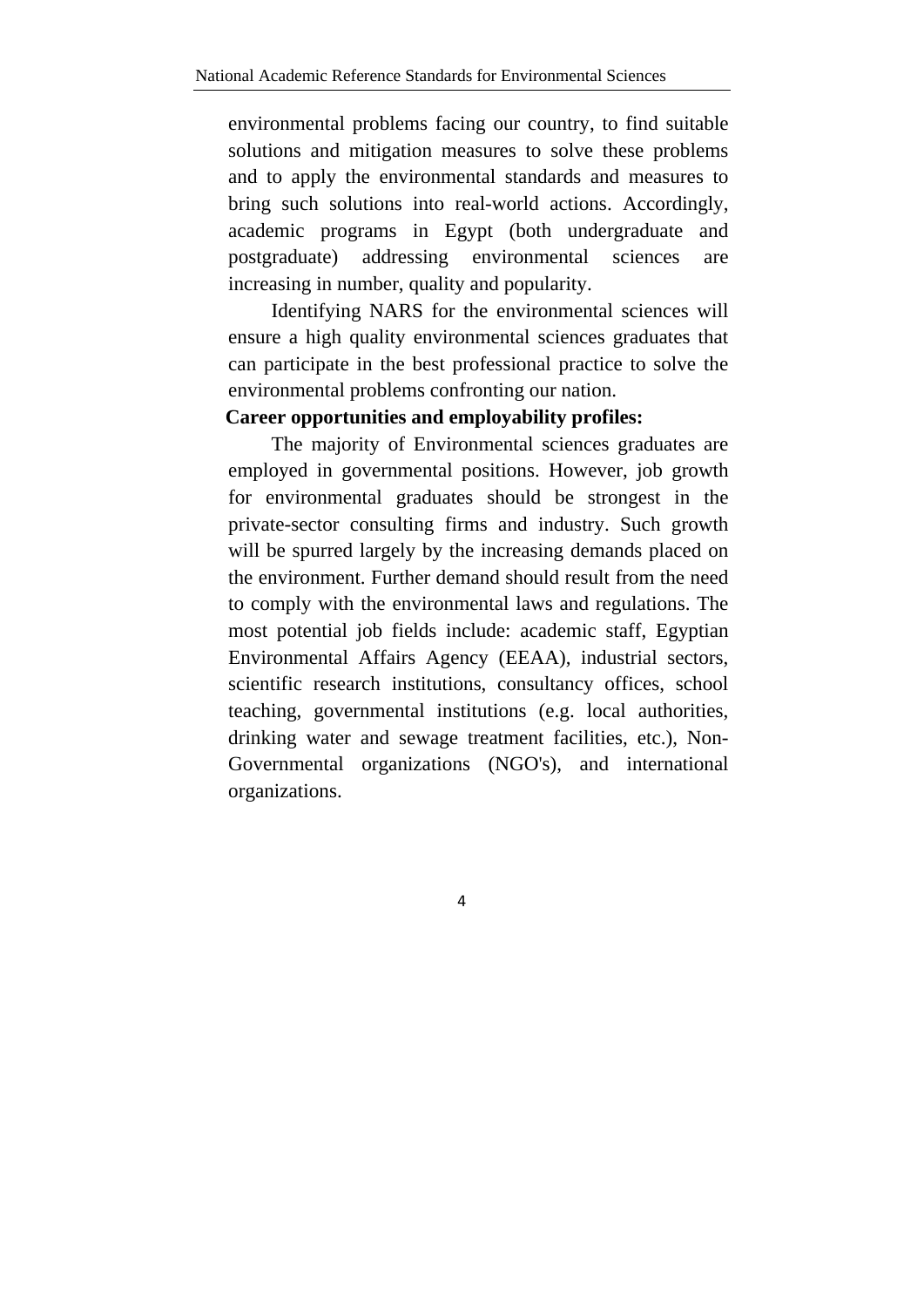#### **I. National Academic Reference Standards (NARS)**

There is a wide variety of definitions for environmental sciences found in the literature. These definitions might have different point of views and different levels of details. However, they all agree that environmental sciences is considered an interdisciplinary combination of basic sciences applied to the study of the environment, particularly biology (especially ecology), geology, chemistry and social sciences. Environmental sciences integrate the knowledge from these disciplines to study how we and other living resources are interacting with one another and with their non-living components.

#### **1. Attributes of the Environmental Sciences graduates:**

The people working in the field of environmental sciences are called environmental scientists if they work in the academic field otherwise they are called environmental specialists. They are professionals with chemical, physical, geological, ecological and project management expertise who may work in a range of different sectors including conservation, energy, engineering, waste management or water quality. They usually work as part of a team, advising colleagues or managers and writing reports or making presentations. They may assist with environmental impact assessments, which are required for many developments before permission is granted. They monitor the quality of the environment; interpret the impact of human actions on terrestrial and aquatic environments. In addition, they help planners to develop and construct buildings, transportation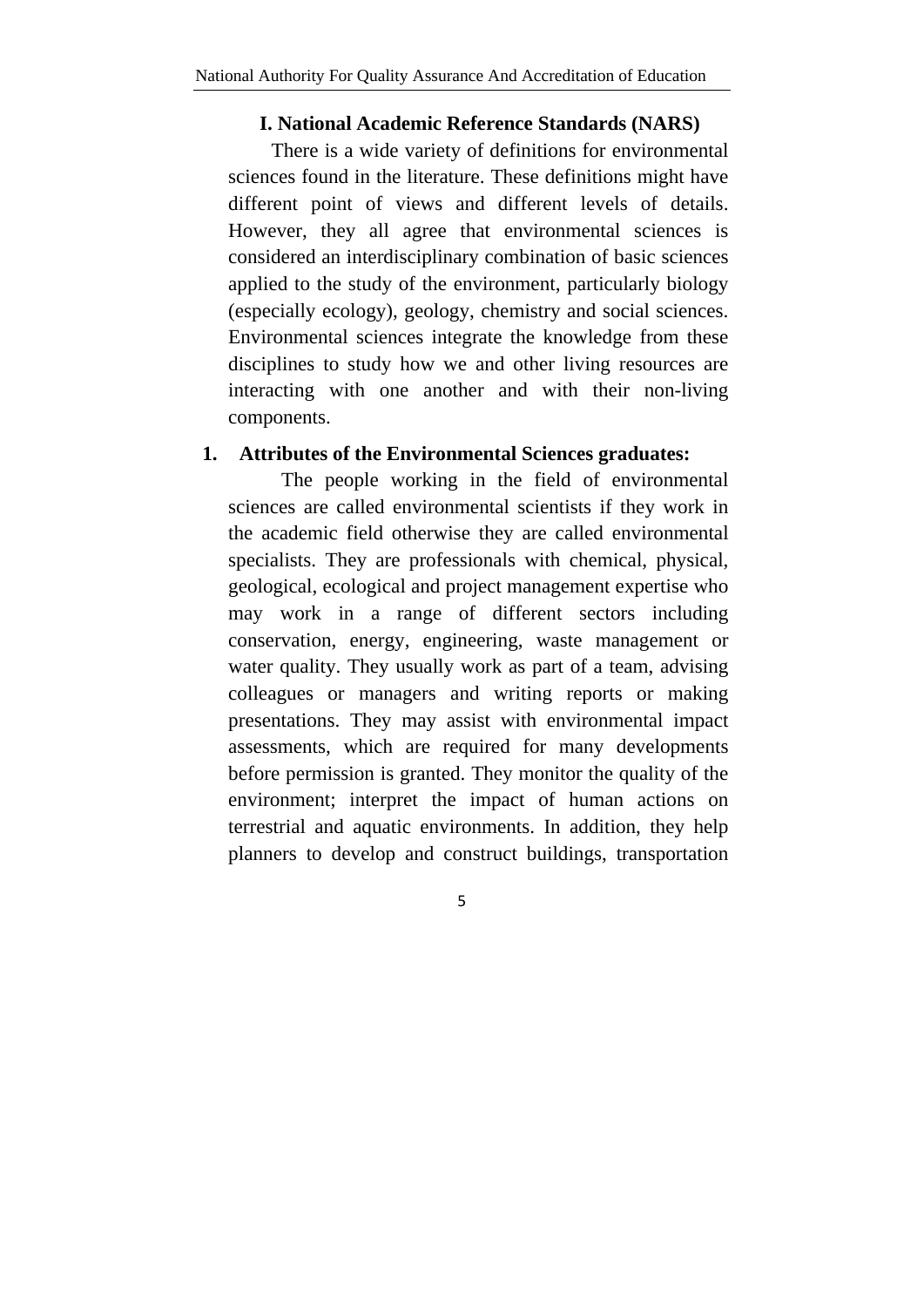corridors, and utilities that protect water resources and reflect efficient and beneficial land use.

Since most environmental issues deal with human activities, study of economics, law and social sciences are often applied in conjunction with environmental sciences. Environmental sciences graduates have a long track record in gaining employment across a number of different professions and organizations, including environment-based industries. This is due to the wide range of skills they have developed in the study of the subject through hands-on learning activities such as fieldwork, laboratory work and team-based projects.

# **The graduate of Environmental Sciences must have the ability to:**

- 1.1. Apply the knowledge of environmental sciences, their related disciplines, applications and tools to the management/solution of the environmental issues.
- 1.2. Gain new knowledge and continually enhance the available information to improve the understanding and handling of the environment and natural resources.
- 1.3. Propose sustainable solutions to the environmental problems.
- 1.4. Participate in the development and implementation of environmental policies, strategies and planning.
- 1.5. Disseminate the environmental knowledge and experience through effective interaction to enhance the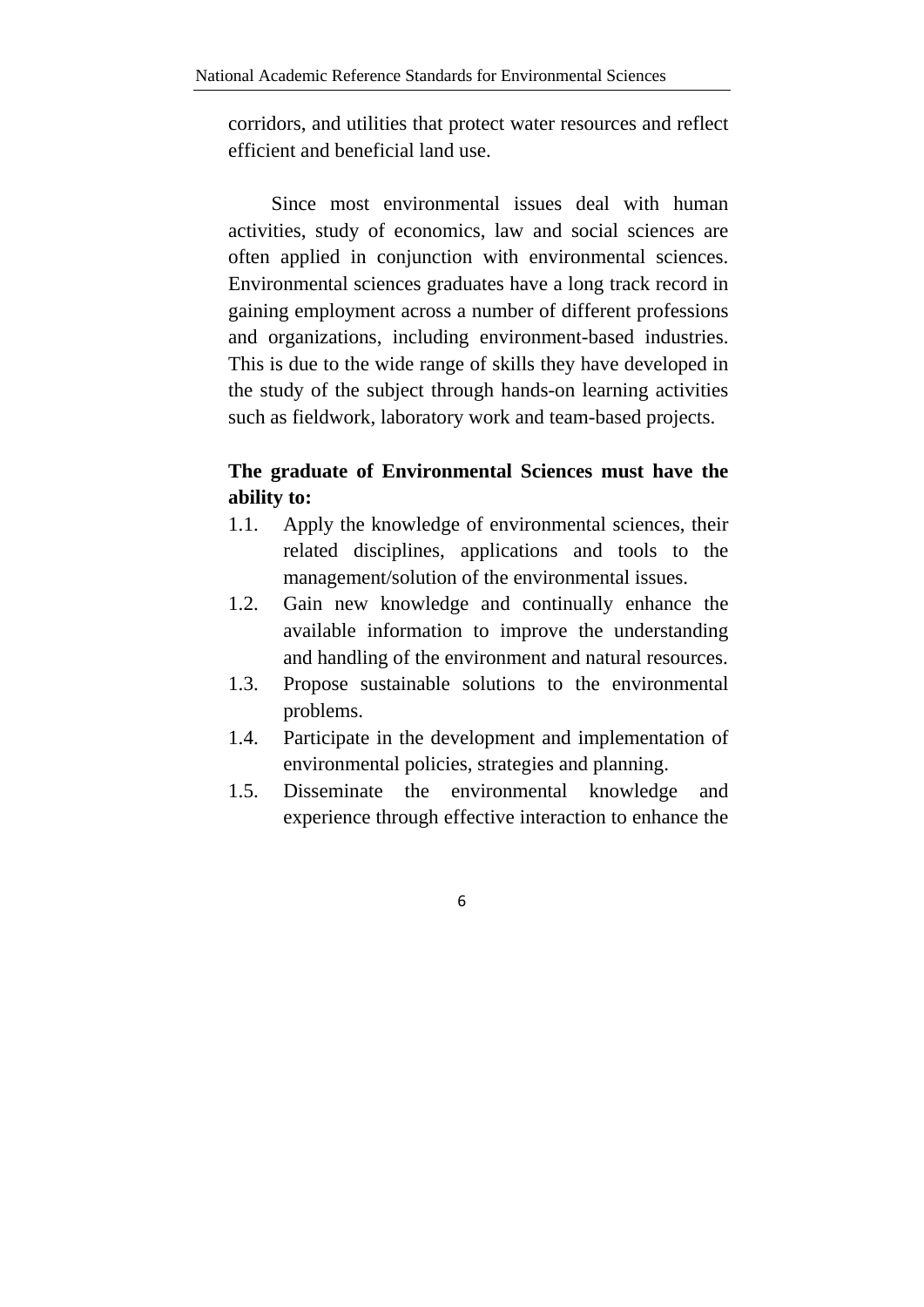performance of the profession and promote community development.

- 1.6. Share in multidisciplinary team work and be flexible for adaptation and working under contradictory conditions.
- 1.7. Use IT technology effectively.
- 1.8. Hold professional values that maintain individuality, positive thinking, self-confidence, dignity and honor.

# **2. Knowledge and Understanding Environmental graduates\ specialist must acquire knowledge and achieve understanding of:**

- 2.1. Basics of biology, chemistry, mathematics, earth sciences, physics and computer sciences.
- 2.2. Principles of ecology, environmental geology, biodiversity, conservation, and natural resources management.
- 2.3. Environmental chemistry, pollution, environmental health and waste management.
- 2.4. Remote sensing, statistics and geographical information systems.
- 2.5. Environmental policies, impact assessment, environmental economics, environmental management and legislation, national and international regulations and law.
- 2.6. Sustainable development concepts as well as the tools and indicators of evaluating sustainability.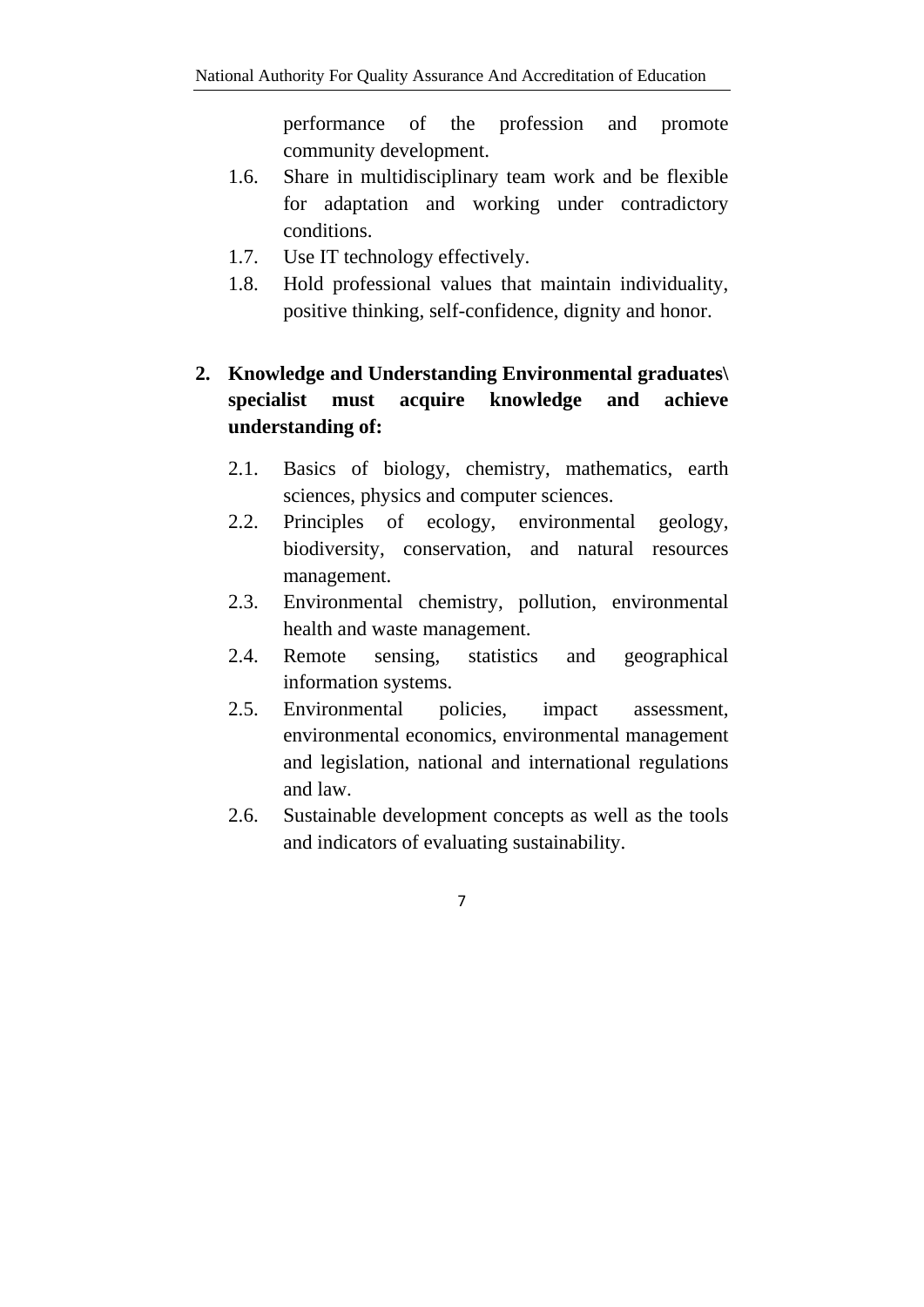- 2.7. Systems analysis and modeling of environmental systems.
- 2.8. Planning, implementation and reporting of fieldwork (data collection, sampling and working with portable apparatuses).
- 2.9. The relevant and recent laboratory methodology; the safe and proper operation of laboratory techniques and instruments
- 2.10. The methods of data management and analysis.
- 2.11. The most important contemporary environmental issues, treaties or conventions and/or organizations.
- 2.12. The role analysis of national and international policies and regulations.

# **3. Practical and professional skills: The graduate must be able to:**

- 3.1. Apply the principles of environmental sciences to come with the best practices that will ensure a sustainable human development.
- 3.2. Use acquired knowledge and understanding to participate in the implementation of the proper solutions and mitigation measures of environmental issues.
- 3.3. Evaluate and monitor features of nature conservation interest in habitats and sites.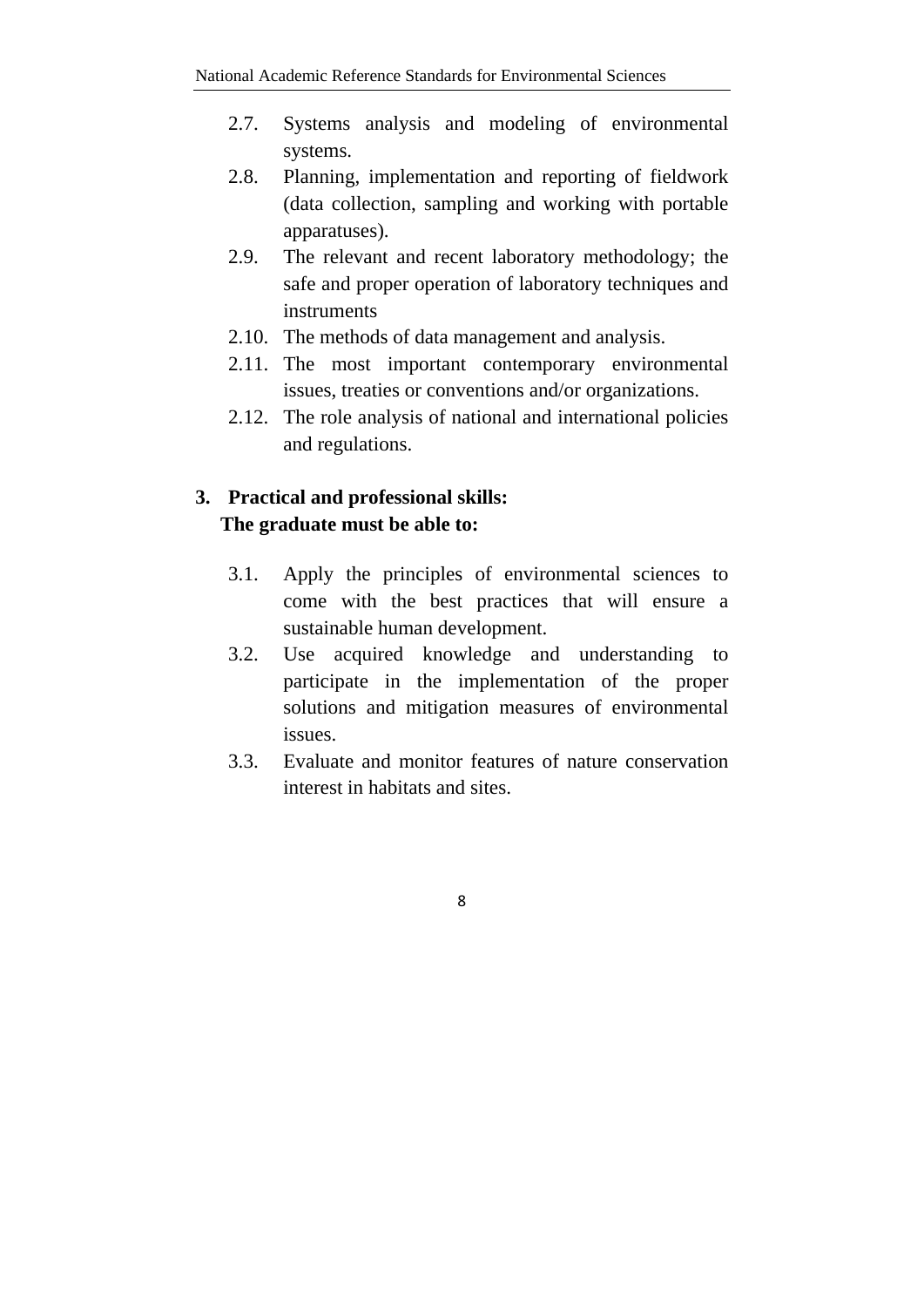- 3.4. Collect and interpret data from a variety of sources, and present it as written scientific reports and policy recommendations.
- 3.5. Conduct field surveys to establish baseline data or other levels.
- 3.6. Conduct audits to evaluate the environmental performance of particular activities.
- 3.7. Investigate reasons for deterioration of the water and air quality and suggesting changes or solutions to these problems.
- 3.8. Develop environmental programmes that ensure corporate compliance with the environmental regulations and laws.
- 3.9. Develop pollution control, pollution prevention and recycling programs through cleaner production techniques.
- 3.10. Prepare and implement annual management plans based on ecological surveys and scientific observation.

# **4. Intellectual Skills:**

## **The graduate must be able to:**

- 4.1. Examine critically scientific evidence, both quantitative and qualitative, in order to arrive at evidence-based conclusions.
- 4.2. Understand not only the theoretical underpinnings of the discipline but also how that theory influences practice.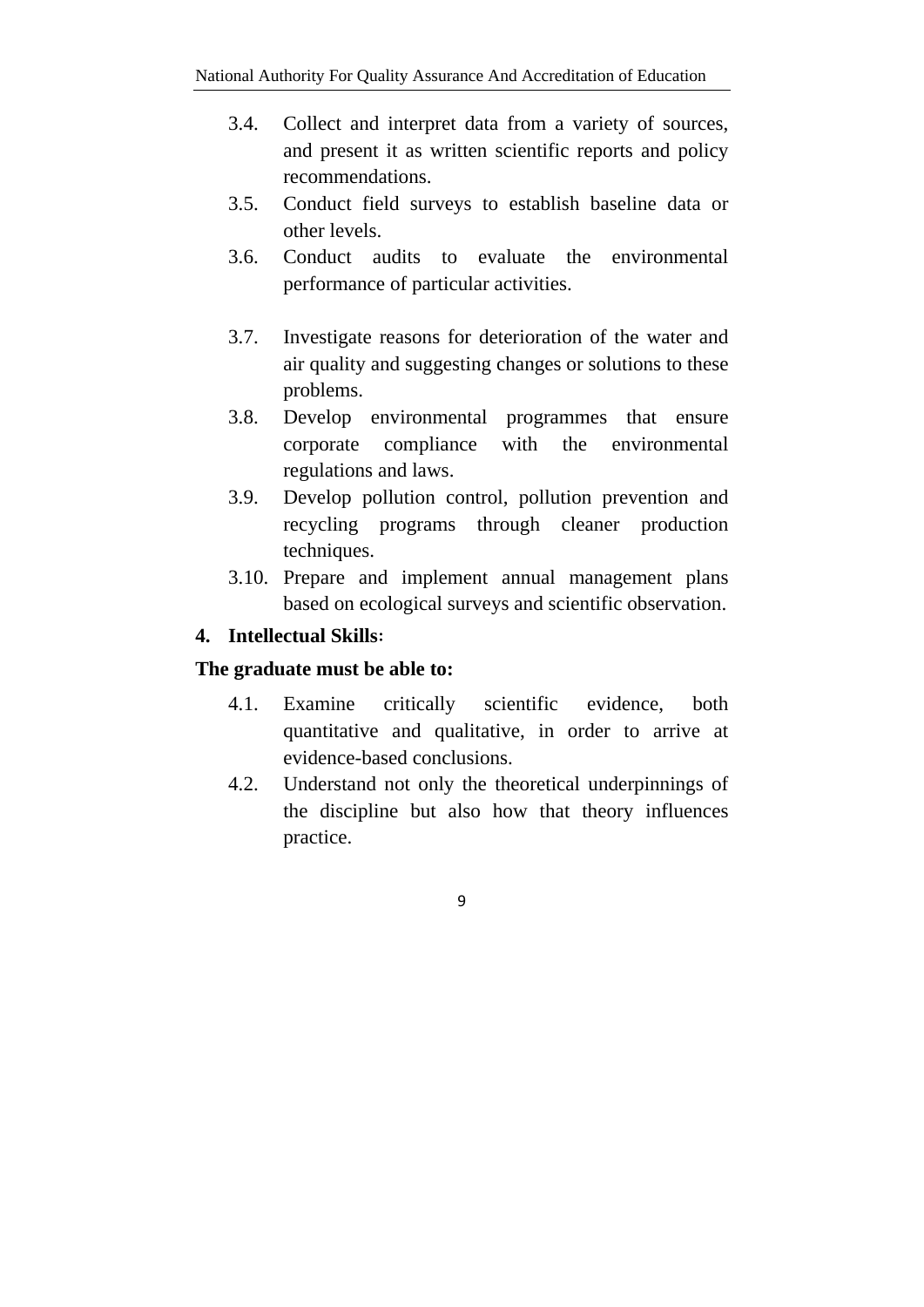- 4.3. Assess alternatives which take account of qualifying, affording and constraining circumstances.
- 4.4. Monitor and review the applications, progress and outcomes of suggested solutions.
- 4.5. Evaluate critically published information.
- 4.6. Analyze and identify criteria and specifications appropriate to specific problems at different levels, and propose options for their solution.
- 4.7. Carry out environmental impact assessments for a wide range of projects.

# **5. General and Transferable Skills**

## **The graduate must be able to:**

- 5.1. Present information and express ideas through structure and writing essays and oral modes using IT.
- 5.2. Manage one's own learning and development, including time management and organizational skills.
- 5.3. Work in team and comprehend and assume the interchangeable role of leaders and followers.
- 5.4. Possess good project management and business skills
- 5.5. Demonstrate respect, tact, empathy and appropriate verbal and nonverbal expression when dealing with colleagues, superiors and the general population.
- 5.6. Enhance sense of responsibility towards environmental sustainability to build positive interest or affection for environmental research and inquiry.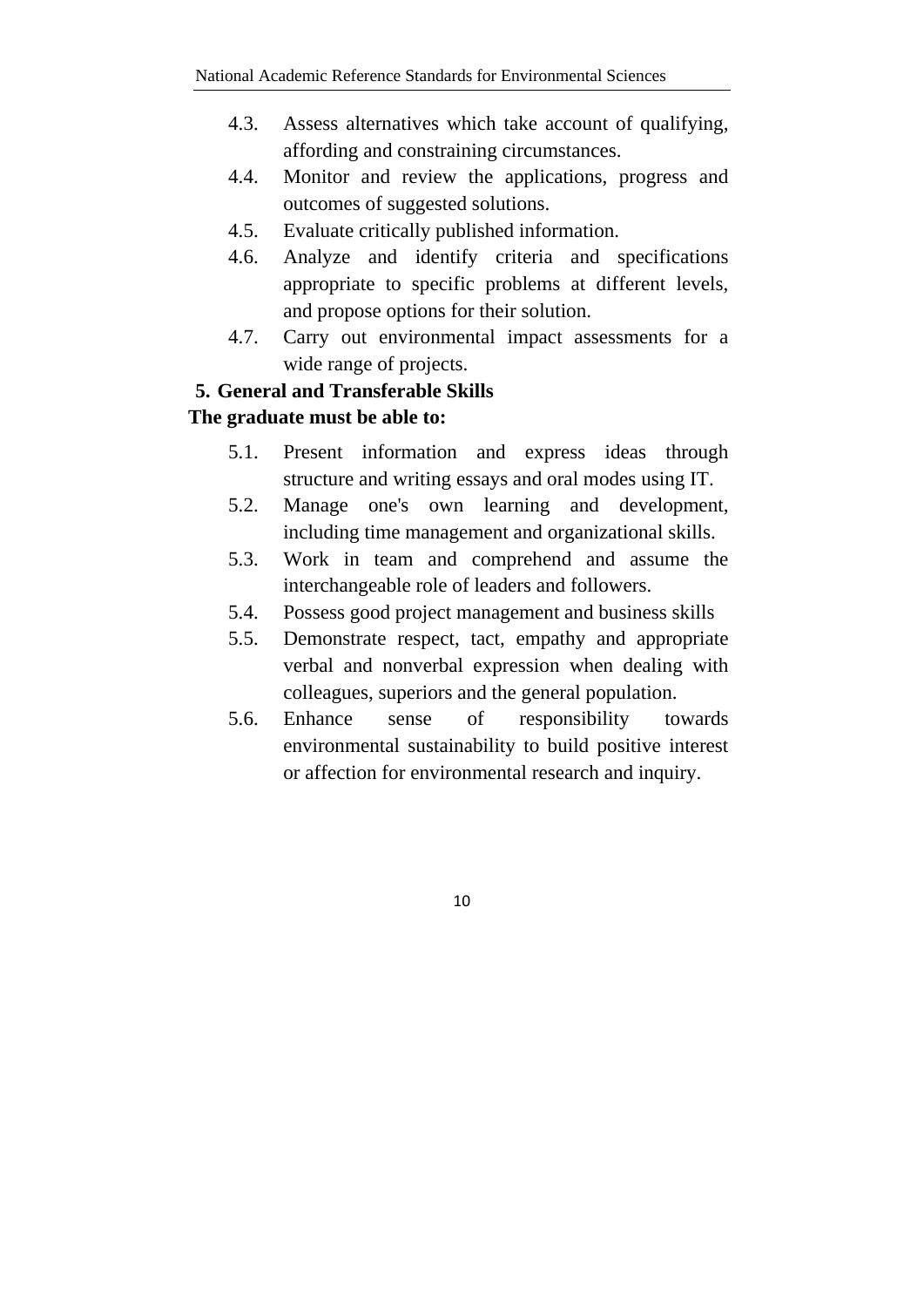# **Curriculum Structure**

The percentages mentioned in the following table for each area of study are just a guide for the faculty and not obligatory to follow. Table 1. Percentages of areas of study

| <b>Subjects</b>                     | Percentage | <b>Tolerance</b> |
|-------------------------------------|------------|------------------|
| <b>Basic Science</b>                | 28         | $26 - 30$        |
| Humanities (including)<br>language) | 9          | $8 - 10$         |
| Specialty (Professional)            | 42         | $40 - 44$        |
| Computer and IT                     | 6          | $5 - 7$          |
| Field training project              | 7          | $6 - 8$          |
| Others (Discretionary)              | 8          | $7-9$            |
| Total                               | 100        | 92-100           |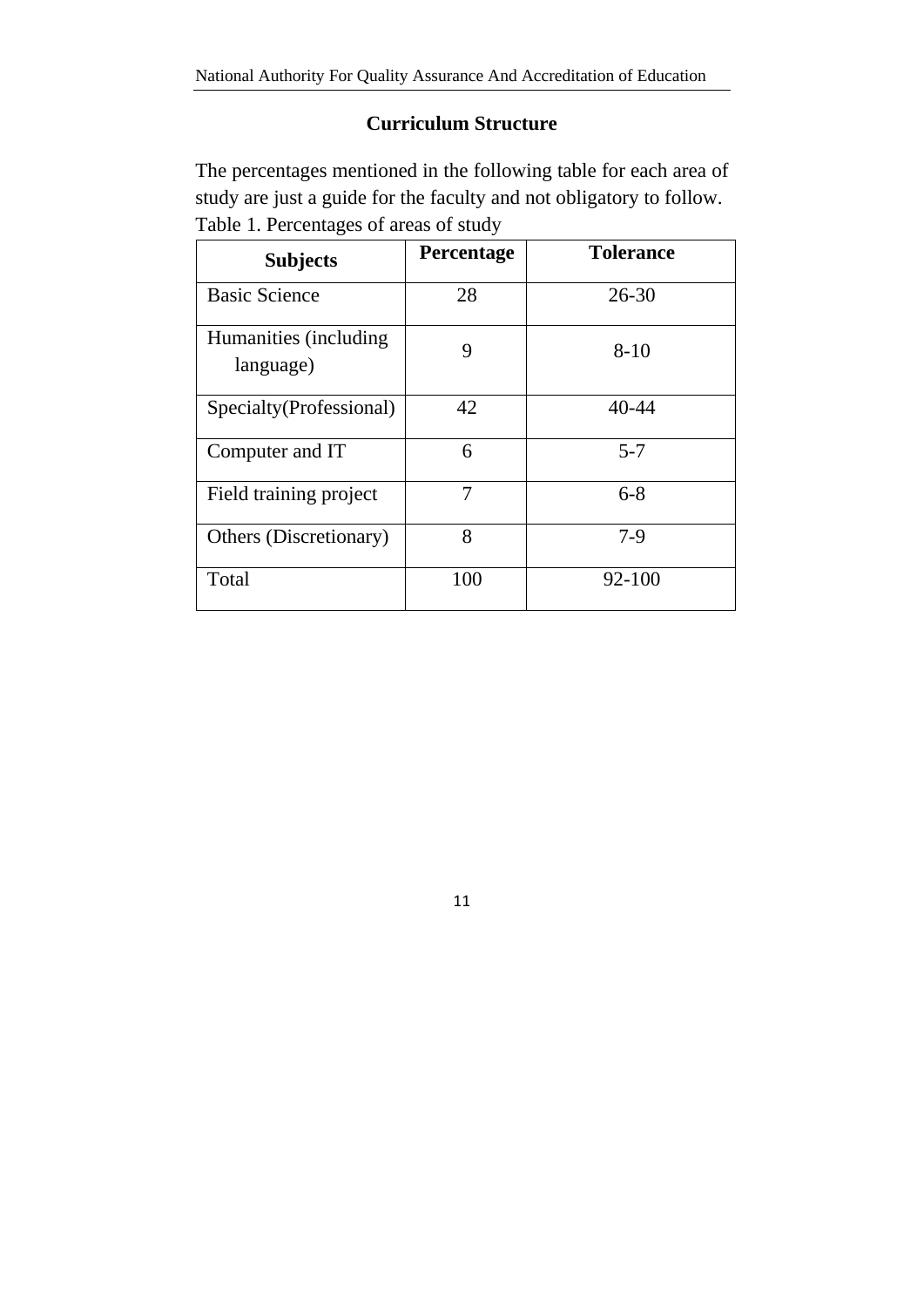#### **II. Glossary**

## **1. Institution**

A University, faculty or higher institute providing education programs leading to a first university degree or a higher degree (Master's or Doctorate).

# **2. Graduate Attributes**

Competencies expected from the graduate based on the acquired knowledge and skills gained upon completion of a particular program.

#### **3. National Academic Reference Standards (NARS)**

Reference points designed by NAQAAE to outline / describe the expected minimum knowledge and skills necessary to fulfill the requirements of a program of study*.*

#### **4. Academic Standards**

Reference points defined by an institution comprising the collective knowledge and skills to be gained by the graduates of a particular program. The academic standards should surpass the NARS, and be approved by NAQAAE.

#### **5. Subject Benchmark Statements**

Guideline statements that detail what can be expected of a graduate in terms of the learning outcomes to satisfy the standards set for the program. They enable the outcomes to be compared, reviewed and evaluated against agreed upon standards.

## **6. The Program**

A set of educational courses and activities designed by the institution to determine the systematic learning progress.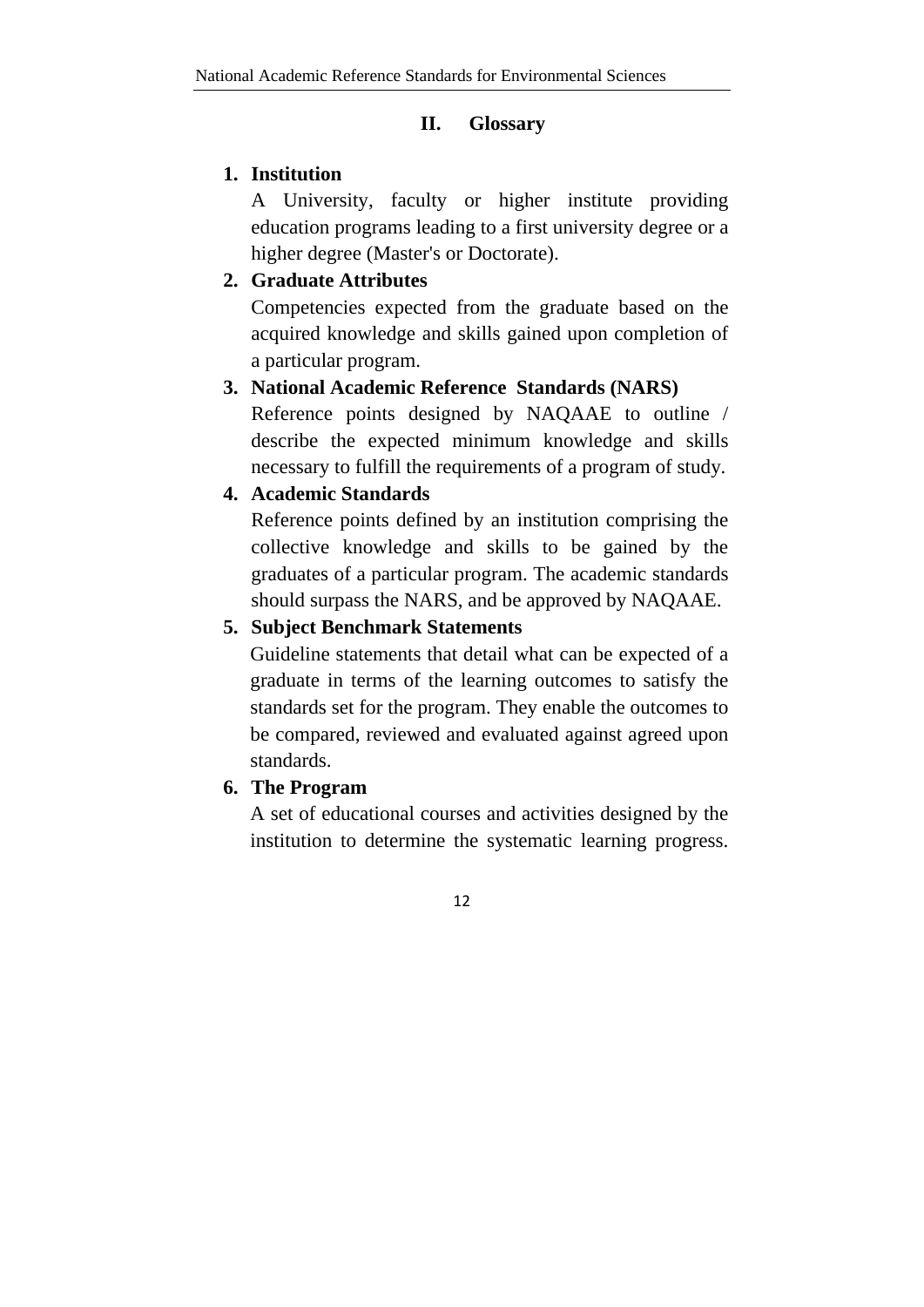The program also imparts the intended competencies required for the award of an academic degree.

#### **7. Intended Learning Outcomes (ILOs)**

Subject-specific knowledge, understanding and skills intended by the institution to be gained by the learners completing a particular educational activity. The ILOs emphasize what is expected that learners will be able to do as a result of a learning activity.

#### **8. Knowledge and Understanding**

Knowledge is the intended information to be gained from an educational activity including facts, terms, theories and basic concepts. Understanding involves comprehending and grasping the meaning or the underlying explanation of scientific objects.

#### **9. Intellectual Skills**

Learning and cognitive capabilities that involve critical thinking and creativity. These include application, analysis, synthesis and evaluation of information.

#### **10. Professional and Practical Skills**

Application of specialized knowledge, training and proficiency in a subject or field to attain successful career development and personal advancement.

#### **11. General and Transferable Skills**

Skills that are not subject-specific and commonly needed in education, employment, life-long learning and self development. These skills include communication, team work, numeracy, independent learning, interpersonal relationship, and problem solving... etc.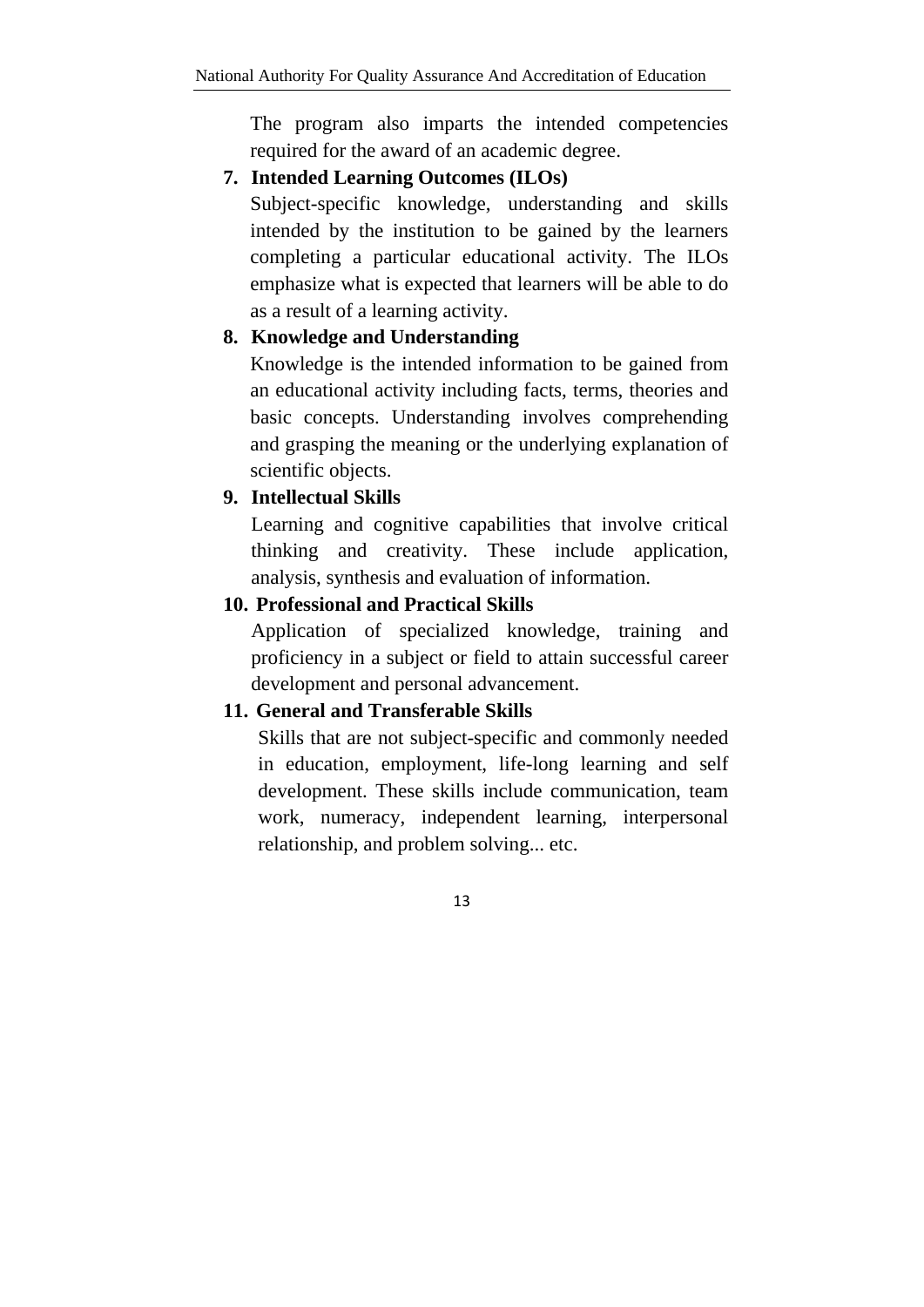# **III. References**

- Barrows HS, Tamblyn RM. Problem-based learning, an approach to medical education. New York: Springer Publishing Co.,1980.
- Guyatt G, Chairns J, Churchill D et al. Evidence-based medicine. A new approach to teaching the practice of medicine. A new approach to teaching the practice of medicine. JAMA 1992: 266: 2420-2425.
- Hendricson WD, Cohen PA. Future directions in dental school curriculum, teaching, and learning. In: Haden NK, Tedesco LT, eds. Leadership for the future: the dental school in the university. Washington, DC: American Association of Dental Schools, 1999.
- Kelly M, McCartan BE, Schmidt HG. Cognitive learning theory and its application in the dental curriculum. Eur J Dent Educ 1998: 3: 52-56.
- Lantz MS, Chaves JF. What should biomedical sciences education in dental schools achieve? J Dent Educ 1997:61: 426-433.
- $\bullet$  Leahey TH, Harris RJ. Learning and Cognition,  $4<sup>th</sup>$  edn. Englewood Cliffs, NJ: Prentice Hall, 1997.
- Whipp JL, Ferguson DJ, Wells LM, Iacopino AM. Rethinking knowledge and pedagogy in dental education. J Dent Educ 2000: 64 : 860-866.
- Yip H, Barnes I. Learning in dental education. Eur J Dent Educ 1997: 1: 54-60. Cunningham, W.P., and Cunningham,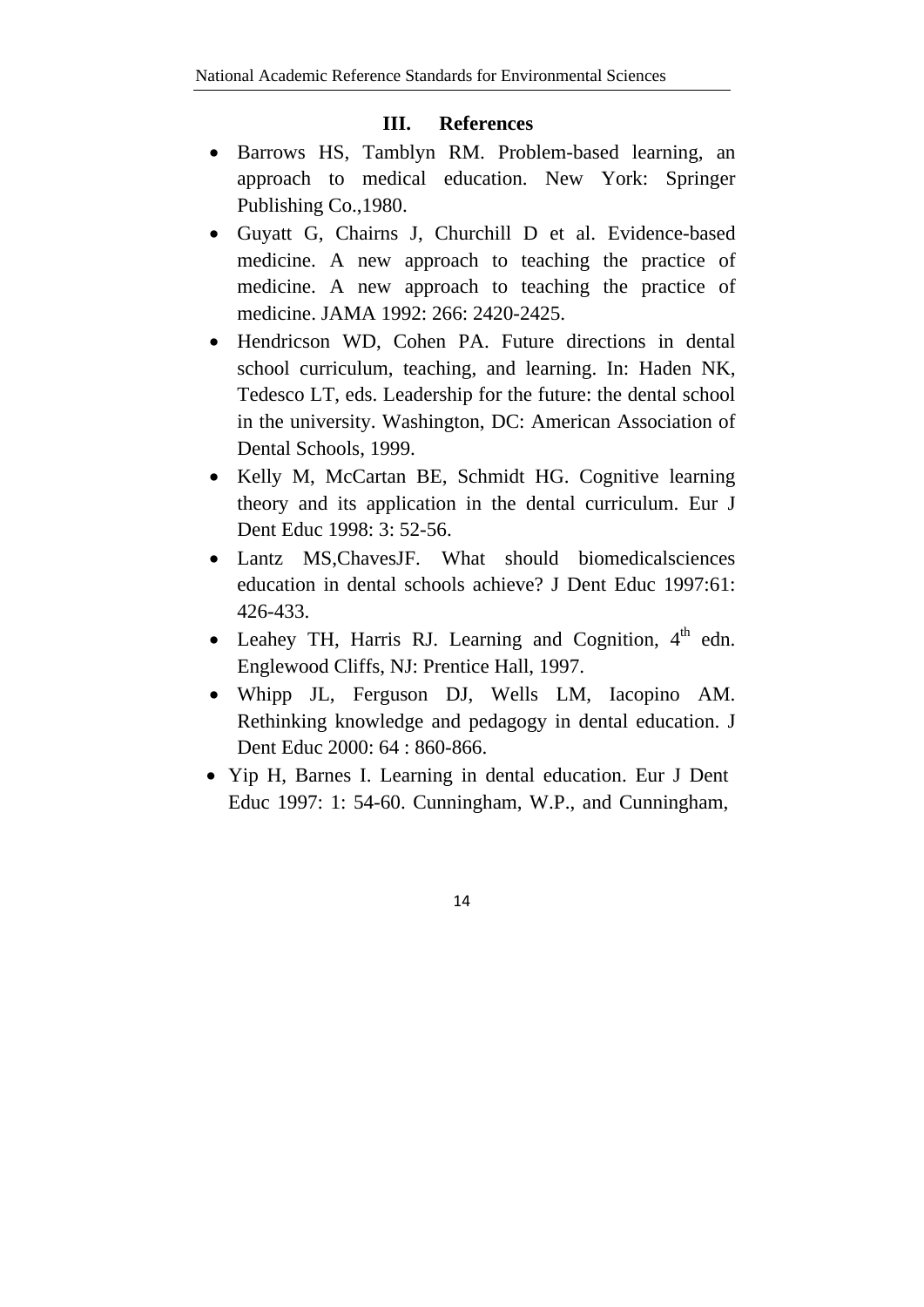M.A. (2007), Environmental Science: A global concern,  $10^{th}$ Edition, McGraw-Hill, Boston, MA.

- Egyptian Environmental Affairs Agency [EEAA], (2001), The National Environmental Action Plan of Egypt 2002/2017 - Environment at the centre of Modernizing, Egypt. EEAA, Cairo.
- Miller, G.T. (2004), Living in the Environment: Principles, Connections and Solutions,  $14<sup>th</sup>$  Revised Edition.
- Murck, B.W. (2005), Environmental Science: A Self-Teaching Guide. John Wiley & Sons, New Jersey.
- Raven, P.H., Berg, L. R., and Johnson, G.B. (1995), Environment. Saundert College Publishing, UK.
- Withgott, J.H., and Brennan, S.R. (2007), Essential Environment: The science behind the stories,  $2<sup>nd</sup>$  Edition, Prentice Hall.
- University of California, Davis College of Agricultural and Environmental Sciences; http://www.aes.ucdavis.edu/
- University of East Anglia, Faculty of Science, Environmental Science degrees http://www1.uea.ac.uk/cm/home/schools/sci
- University of Lancaster, Department of Environmental Science, http://www.es.lancs.ac.uk/
- Brown University, Centre for Environmental Studies, http://envstudies.brown.edu/
- University of California, Berkeley, College of Natural resources, Faculty of Environmental Sciences, http://environmentalsciences.berkeley.edu/faculty.html